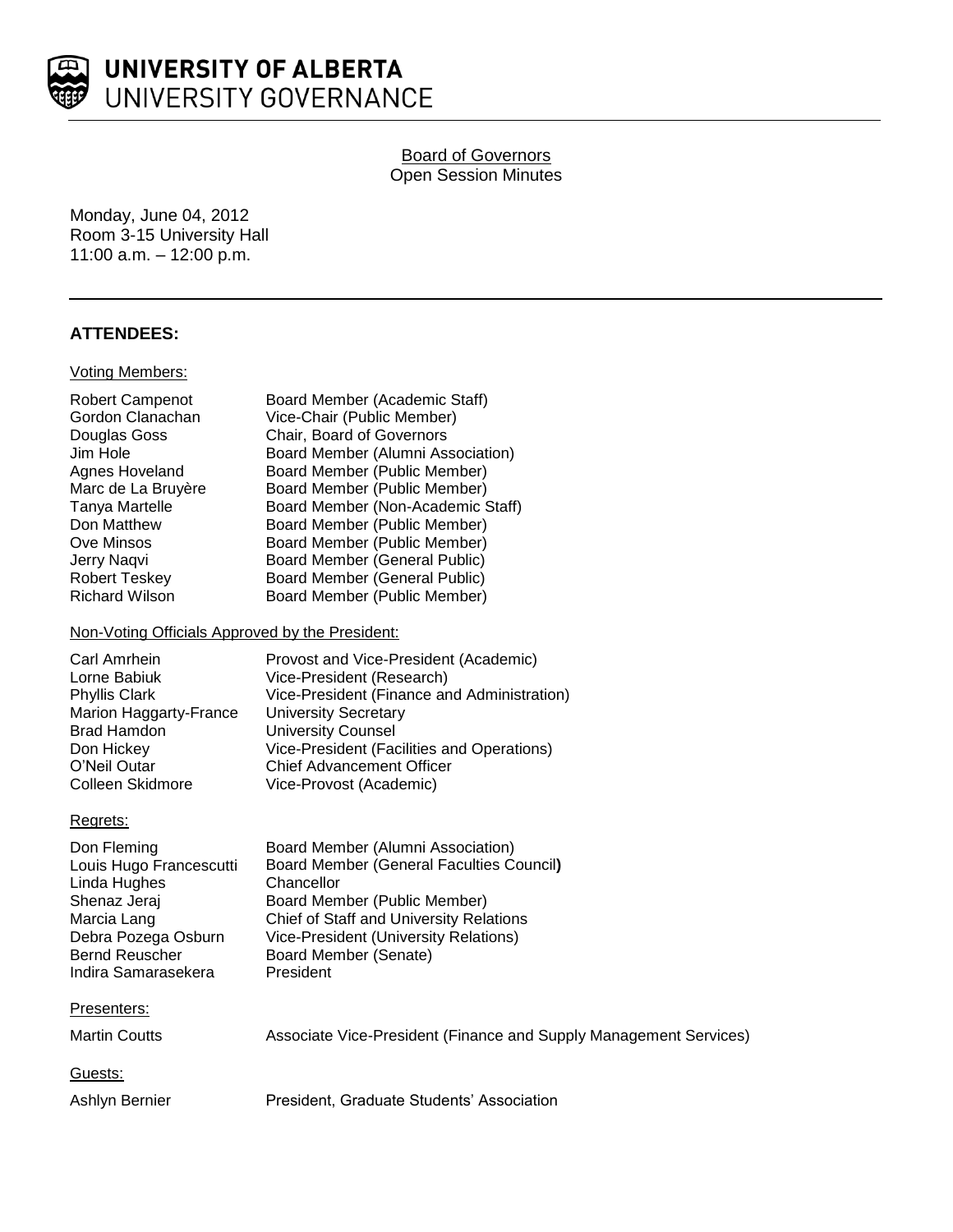| <b>Brent Kelly</b><br>Colten Yamagishi | Undergraduate Representative to the Board of Governors<br>President, Students' Union |
|----------------------------------------|--------------------------------------------------------------------------------------|
| Staff:                                 |                                                                                      |
| Deborah Holloway                       | Board Secretary and Manager of Board Services                                        |

# **OPENING SESSION**

#### 1. *Chair's Session*

## 1.1 Call to Order and Confirmation of Quorum

Ms Holloway confirmed that the attendance constituted quorum. The Chair called the meeting to order at 11:00 a.m.

## 1.2 Approval of Open Session Agenda

### Motion: Matthew/Minsos

| THAT the Board of Governors approve the Open Session Agenda, as circulated. |         |
|-----------------------------------------------------------------------------|---------|
|                                                                             | ------- |

**CARRIED**

### 1.3 Conflict of Interest – Opportunity for Declaration related to Agenda

The Chair made note of the following:

- $\circ$  The University of Alberta has policy and procedure in place for Conflict of Interest and Conflict of Commitment, and Board members make annual disclosures.
- $\circ$  In addition, Board members must declare any conflict related to the Board Agenda of each meeting and, in the event of such conflict, absent themselves from the discussion and voting on the item.
- o The *Post-Secondary Learning Act,* Section 16(5) states that: *The members of the board must act in the best interests of the university.*

The Chair invited members to declare conflicts of interest related to the Open Session Agenda of the meeting. The Chair observed no declarations and declared that the question was duly asked and answered.

1.4 Chair's Remarks

Mr Douglas Goss, Chair, Board of Governors, who attended the meeting via telephone conference, requested that Mr Gordon Clanachan, Vice-Chair, Board of Governors, chair the meeting on his behalf.

### **ACTION ITEMS**

### 2. *Report of the Audit Committee*

2.1 Management's Annual Financial Statements and Review and Draft Financial Analysis

Materials before members are contained in the official meeting file.

*Presenters:* Phyllis Clark, Vice-President (Finance and Administration); Martin Coutts, Associate Vice-President (Finance and Supply Management Services)

*Purpose of the Proposal:* To approve the audited Financial Statements as required by the *Post-Secondary*